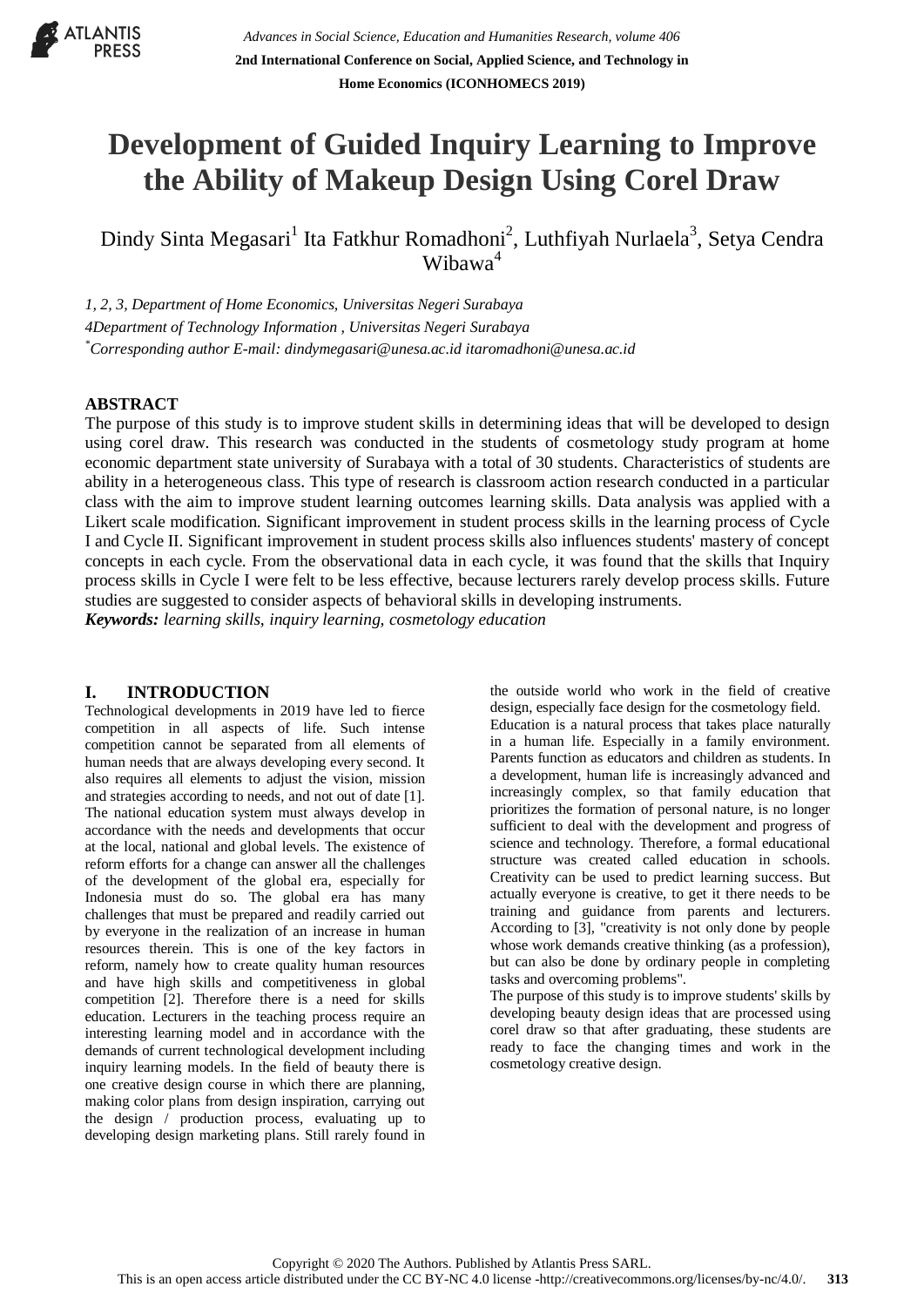

## **II. METHOD**

#### *1.Procedure and Materials*

This type of research is classroom action research conducted in a particular class with the aim to improve student learning outcomes learning skills [4]. This class action research was conducted at Surabaya State University, Jalan Ketintang Surabaya Building A7, 3rd Floor Computer Laboratory. This research was conducted on beauty students with a total of 30 students.

#### *2.Research Design*

The preparation phase is done by planning and arranging learning tools. Next is the implementation phase by applying the learning model to creative design courses. Observations are made while learning takes place, so that both are running at the same time. At this stage the researcher makes observations and records all the things that are needed and occur when the learning / implementation of the research takes place. The reflection phase is part of the end to find out the strengths and weaknesses carried out in classroom action research, data from observations of actions are explored, analyzed and carefully studied so that it can be known what needs

Table 1 Lecturer Performance in Learning Cycle I

to be eliminated and what needs to be improved and maintained [5]. This activity is a reference for planning activities in the next cycle of classroom action research.

### *3.Data Analysis Technique*

The observations data of instructor activities in the application of inquiry learning model were analyzed with quantitative descriptive as a percentage, summing the average level of grouping per cycle, then converted to the value of  $1 =$  implemented, not finished, 2

 $=$  implemented, less systematic,  $3 =$  implemented, less precise, 4 = implemented, finished, precise and systematic. If it meets the description standards according to the Likert scale modification [6].

#### **III. RESULTS AND DISCUSSION**

Observations on the performance criteria of lecturers in implementing and managing inquiry learning, observations were also made on aspects of lecturer performance in improving student process skills, the following are the results of the observer analysis summarized in Table 1 below.

| N <sub>0</sub> | Rated aspect                                                                                                     | Score         |  |
|----------------|------------------------------------------------------------------------------------------------------------------|---------------|--|
| 1.             | The suitability of lecture material with aspects of the process skills<br>implemented                            | 4             |  |
| 2.             | The ability of lecturers to condition students to study                                                          | 3             |  |
| 3.             | The skill of asking lecturers in the learning process                                                            |               |  |
| 4.             | The ability of lecturers to guide students in group discussions                                                  | $\frac{3}{3}$ |  |
| 5.             | The ability of the lecturer to guide students to report the results of the<br>discussion                         | 3             |  |
| 6              | The ability of lecturers to guide students to develop face designs using Corel<br>Draw                           | 3             |  |
| 7.             | The ability of lecturers to guide students in communicating the results of their<br>written work                 | 3             |  |
| 8.             | The ability of lecturers to guide students in communicating the results of their<br>activities in writing        | 3             |  |
| 9              | The ability of lecturers to guide students in summarizing the results of their<br>learning activities in writing | 2             |  |
| 10.            | The ability of lecturers to provide answers to each student question in every<br>aspect of process skills        | 3             |  |
|                | Total score                                                                                                      | 30            |  |
| Average        |                                                                                                                  | 3,0           |  |
|                | Percentage                                                                                                       | 75 %          |  |

Note: 4 (very good), 3 (good), 2 (enough), 1 (less)

Obtained information that in general the performance of lecturers in improving student process skills in the first cycle can be categorized as quite adequate, the lecturer is able to guide students in conducting discussions seen in Table 1 above. Guided inquiry learning is a learning approach which applies the concept of environmental conservation in integrated science learning. This approach to learning includes plenty of uses scientific approach to gaining knowledge [7]. However, there are several aspects of lecturer performance that need to be improved in the next cycle, namely the aspect of lecturer

performance in guiding students to conduct group discussions, in the implementation of discussion activities felt to be less effective, because many students ask about the steps of the discussion, even though these steps have already been explained by the lecturer. Guided inquiry learning model aims to give chance for learners to learn how to find the facts, concepts, and princip- les through direct experience, to improve science literacy and to train learners in investigating prob- lems or questions. Guided [8]. In addition, aspects of lecturer performance that need to be reminded are aspects of the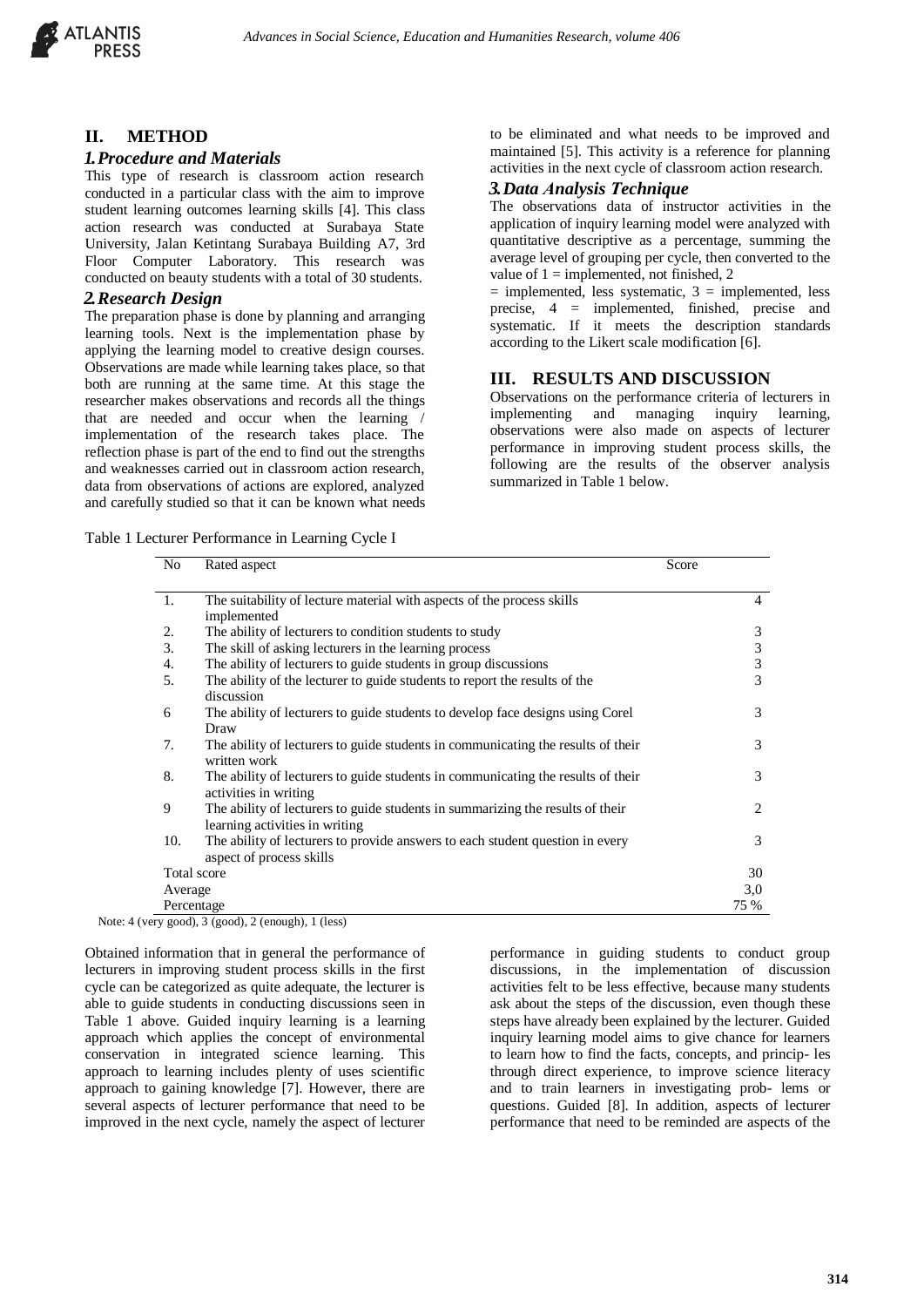ability of lecturers in guiding students to conclude the results of the discussion because there are still students who ask questions about the conclusions from the results of the discussions conducted. Student activity data in the first cycle of learning in this study the authors set 5 aspects of student process skills that are the target of learning. In this study there are some abilities of students who still have a small score. Among them the ability to solve problems in the classroom to determine the type of face design. Observation results related to these 5 aspects are shown in Table 2 below.

|  | Table 2 Improving Student Process Skills in Cycle I Learning |  |  |
|--|--------------------------------------------------------------|--|--|
|  |                                                              |  |  |

|       | <b>Types of Process Skills</b> | The Intensity of Performing Process Skills for Each |          |       |       |       |       |
|-------|--------------------------------|-----------------------------------------------------|----------|-------|-------|-------|-------|
| No    |                                |                                                     | Criteria |       |       |       |       |
|       |                                |                                                     |          | П     | IV    |       |       |
|       | <b>Discussion</b>              | 60%                                                 | 70%      | 51%   | 50%   | 50%   | 56.1% |
| 2.    | Formulate the problem          | 60%                                                 | 55.5%    | 55.1% | 50.3% | 50.3% | 50.1% |
| 3.    | Composing Hypothesis           | 71.4%                                               | 57.1%    | 66.6% | 66.6% | 83.3% | 60%   |
| 4.    | Do a trial run                 | 22.1%                                               | 42.8%    | 40%   | 30%   | 30%   | 32.9% |
| 5.    | Conclude                       | 42.8%                                               | 28.5%    | 30%   | 22.6% | 22.5% | 30.8% |
| Total |                                | 53.3%                                               | 42.2%    | 50.6% | 47.3% | 48.6% | 47.6% |

Information obtained in Table 2 shows that the improvement of students' process skills began to be seen and an increase in the initial skills possessed by students, which reached an average value of 50.4% with quite good category but there are several aspects of student process skills that still need to be improved in the next cycle, namely on the type of concluding skills, because students have not been able to draw their own conclusions from the results of the discussion on the implementation of drawing sets in accordance with the material and concepts learned, also on the skills of communicating verbally, in addition to being able to support lecturers in giving opportunities to students to communicate the results of their activities students also seen as lacking the initiative to communicate the results of their discussions. Due to the fulfillment of the percentage of aspects of usage convenience, benefits, and efficiency of time is good, it can be concluded that the student worksheet using guided inquiry model is categorized as practical [9]. In the next cycle, the focus

of action in terms of mastery of concepts is to increase the achievement of average grades and reduce the number of students who still score less than 70.

It is known that in general the improvement of students' process skills can be categorized as good, an increase in process skills in the type of communicating verbally, and inferring skills. As targeted in cycle I, in addition to reflecting on the performance of lecturers in providing opportunities and passing time in communicating the results of the discussion. In the aspect of concluding students can conclude from the results of the discussion with a series of questions on student worksheets and lecturer guidance. Students that were able to provide correct answers and remember exercise responses for given factors typically paid attention to the specific value during the experiment or they worked afterward with the analysis of or illustrations of the response in their report [10]. The Improved process skills can be seen in Table 3 below.

| No    | <b>Types of Process Skills</b> | The Intensity of Performing Process Skills for Each<br>Criteria |       |       |       |       | Average |
|-------|--------------------------------|-----------------------------------------------------------------|-------|-------|-------|-------|---------|
|       |                                |                                                                 | П     | П     | IV    | V     |         |
|       | <b>Discussion</b>              | 71.4%                                                           | 57.1% | 57.1% | 42.8% | 57.1% | 57.1%   |
| 2.    | Formulate the problem          | 57.1%                                                           | 57.1% | 42.8% | 57.1% | 42.8% | 51.3%   |
| 3.    | Composing Hypothesis           | 83.3%                                                           | 66.6% | 66.6% | 66.6% | 83.3% | 73.2%   |
| 4.    | Do a trial run                 | 42.8%                                                           | 42.8% | 83.3% | 66.6% | 66.6% | 60.1%   |
| .5.   | Conclude                       | 66.6%                                                           | 83.3% | 42.8% | 66.6% | 66.6% | 30.8%   |
| Total |                                |                                                                 | 61.3% | 58.5% | 59.9% | 63.2% | 61.1%   |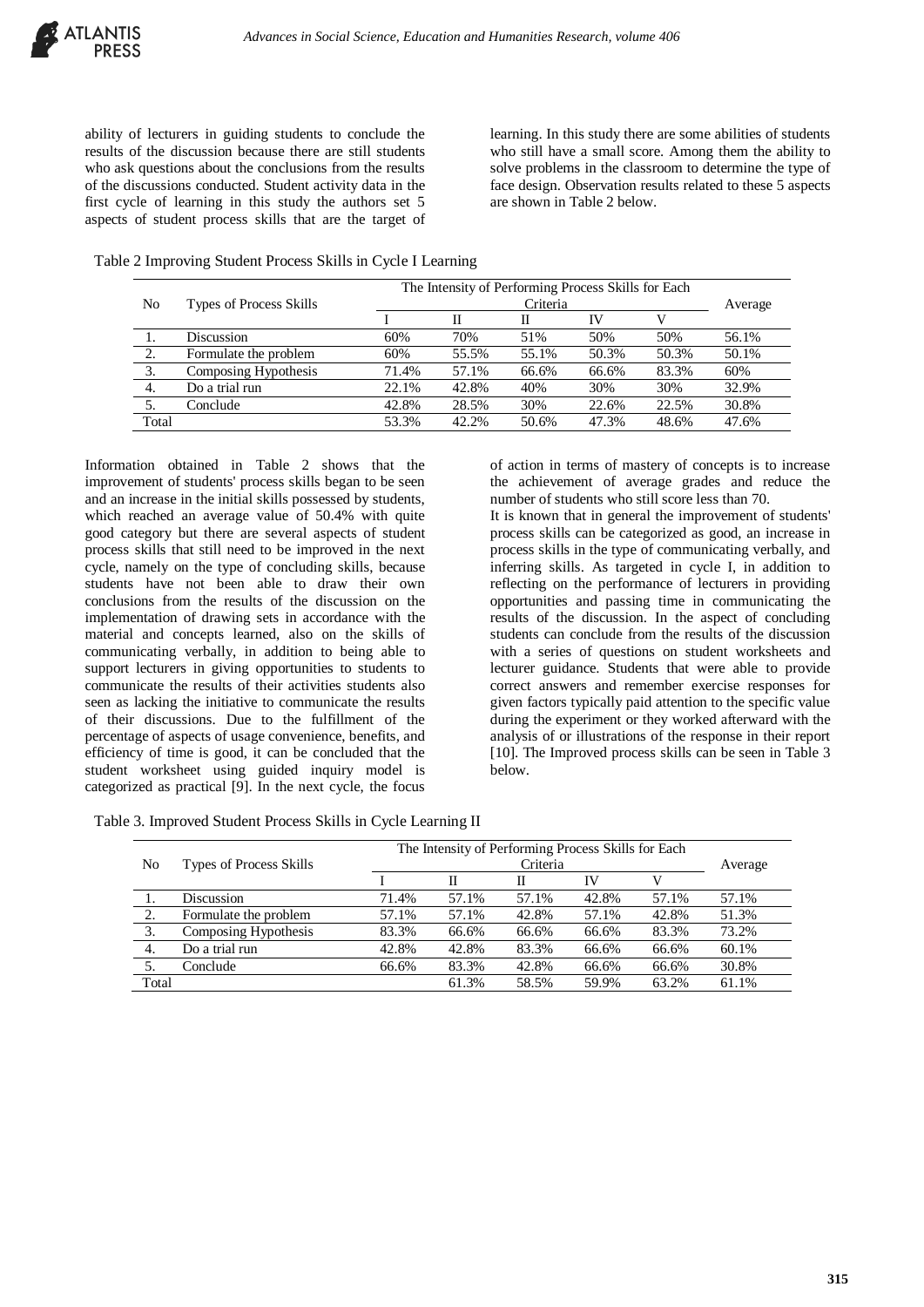The learning process of students looks quite enthusiastic and eager to learn and conduct discussions as well as in cycle I. Student activity can support learning, so learning can run well. Although in the learning flow the concentration of students starts to decrease because learning begins at noon. Based on the results of observations on the process skills of students in the second cycle of learning has increased significantly, especially the type of process skills that are targeted in

the first cycle, namely: verbally communicating and concluding. As a result, the use of the POGIL strategy for the phar- macologic concepts represented a more significant shift in class activities and approach to solving problems [11]. Increasing the ability of lecturers to make scientific-based learning designs can be seen improvement in Figure 1 below.



After the second cycle of learning has been completed, the researcher and the observer (lecturer) agree to reflect and evaluate the overall learning actions that have been implemented. In the discussion with the observer (lecturer), observation of the results of the observations, results of the reflection and orientation of the objectives of the implementation of classroom action research are sourced from the preparation and implementation data of the first cycle, and the second cycle, which is globally informed that the researcher and the observer agree that the research implementation Class action, although the first time it has been carried out, has provided valuable experience and results for efforts to improve the quality of learning, especially in the course of Inquiry the topic of designing faces using Corel Draw. According to [12] where problems drive learning in Problem-based learning, [13][14][15] suggest that inquiry-based classrooms are driven by questions that focus and frame inquiries. [16] [17] describe four different inquiry stages that students with novice to expert levels of problem

solving skills can accomplish: (1) confirmation; (2) structured; (3) guided; and (4) open.

The most memorable experience for researchers was that in general classroom action research that was conducted for the first time the researcher turned out to be quite good, although in cycle one it was felt to be less effective, but in cycle II there was a significant increase in lecturer performance and student performance. In addition, lecturers also gain new experiences, that learning feels more effective. So, the application of learning and assessment methods must be prepared carefully with the carrying capacity of teaching aids and adequate Student Worksheets. [18] said that there were four main sources of self-efficacy beliefs, namely mastery experiences, vicarious experience, social persuasion, and physical and emotional states. The experiences include increasing insight and skills in developing and implementing lesson plans described in Figure 2 below.



In the context of mathematics learning, the mastery experience of students can be improved when students are guided in solving problems. Problems that were assigned to be solved by students in learning by using GDL-BTCC materials were challenging problems and were within the reach of students' cognitive development. The success of students solving problems would increase students' self-efficacy beliefs [19]The constraints felt by the lecturers have not been able to be optimized properly during class action research are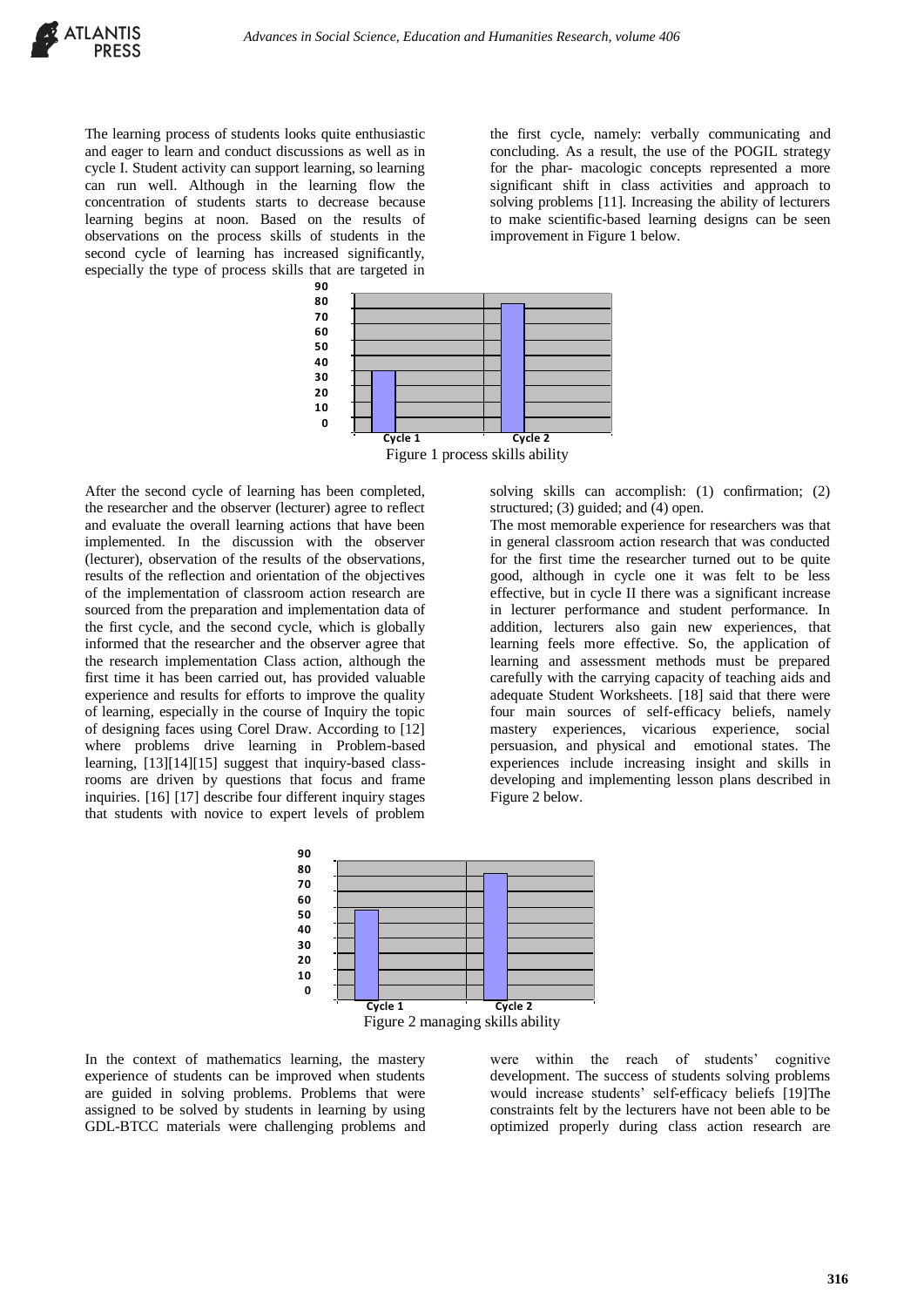limitations in improving students' communication process skills, especially in asking questions and other obstacles are the limited time allocation on learning. Overall student cooperation starting from cycle I to II, which is intended to assess student collaboration in group work can be categorized as sufficient. Because of the consideration of time and results that have been achieved, researchers and observers (peer lecturers) agreed to first stop the implementation of this research.



The main focus of the action research conducted by researchers is to improve students' process skills through the application of Inquiry learning methods. In addition, the achievement of improving the process skills is expected to have a positive effect on student learning outcomes in the form of mastering the concept of designing round and oval faces using Corel Draw. However, while effects research on the corel design initiative has indicated positive experiences for students, more granular situated understanding is needed of student inquiry and discovery-based processes, because other research work by scholars has suggested that the program is not conducive to all students; intrinsic motivation is positively associated with student learning outcomes [20] [21].The learning settings are carried out through formal learning which is usually carried out through theoretical and practical learning at the Multimedia Computer Laboratory of the home economic department, which consists of three phases: initial activities, core activities, and final activities. The results of observations on average improvement in student process skills are shown in Table 4 below.

| Table 4. Improved Student Process Skills in Learning Cycle I and Cycle II |  |  |  |
|---------------------------------------------------------------------------|--|--|--|
|                                                                           |  |  |  |

| N <sub>0</sub> | <b>Types of Process Skills</b> |        | Enhancement |        |
|----------------|--------------------------------|--------|-------------|--------|
|                |                                |        |             |        |
|                | Discussing                     | 56,1 % | 57,1 %      | 1 %    |
| 2.             | Asking question                | 50,1 % | 51,3 %      | 0,98 % |
| 3.             | Cooperating                    | 69 %   | 73,2 %      | 4.2 %  |
|                | Communicating                  | 32,1 % | 64,4 %      | 23,3 % |
|                | Concluding                     | 30,8%  | 65,1 %      | 34,3 % |
| Average        |                                | 47,6 % | 61,4%       | 13,8%  |

It can be seen in Table 4 above that there was a significant increase in students' process skills in the learning process of Cycle I and Cycle II. Significant improvement in student process skills also influences students' mastery of concept concepts in each cycle. From the observational data in each cycle, it was found that the skills that Inquiry process skills in Cycle I were felt to be less effective, because lecturers rarely develop process skills. In cycle II the overall process skills of students are more effective than cycle I. That students who are usually less active in learning before CAR, are able to initiate discussions. So it can be concluded that with the process skills students can be active in learning and take learning experiences and gain meaningful learning experiences. In light of the researcher's observations, it is believed that students' active

participation in lessons by taking part in activities and answering the questions asked by the researcher within and between group discussions made positive contributions to the development of their critical thinking levels [22]. Based on the whole, it can be concluded that the use of Inquiry learning methods can improve student skills, teaching aids and student work scars in each cycle of action has a positive effect on the learning outcomes of concept mastery and student process skill performance on face design material using Corel Draw.

## **IV. CONCLUSION**

Lecturer activities in managing the classroom using Inquiry learning learning obtains some input including time-related. So that researchers make improvements in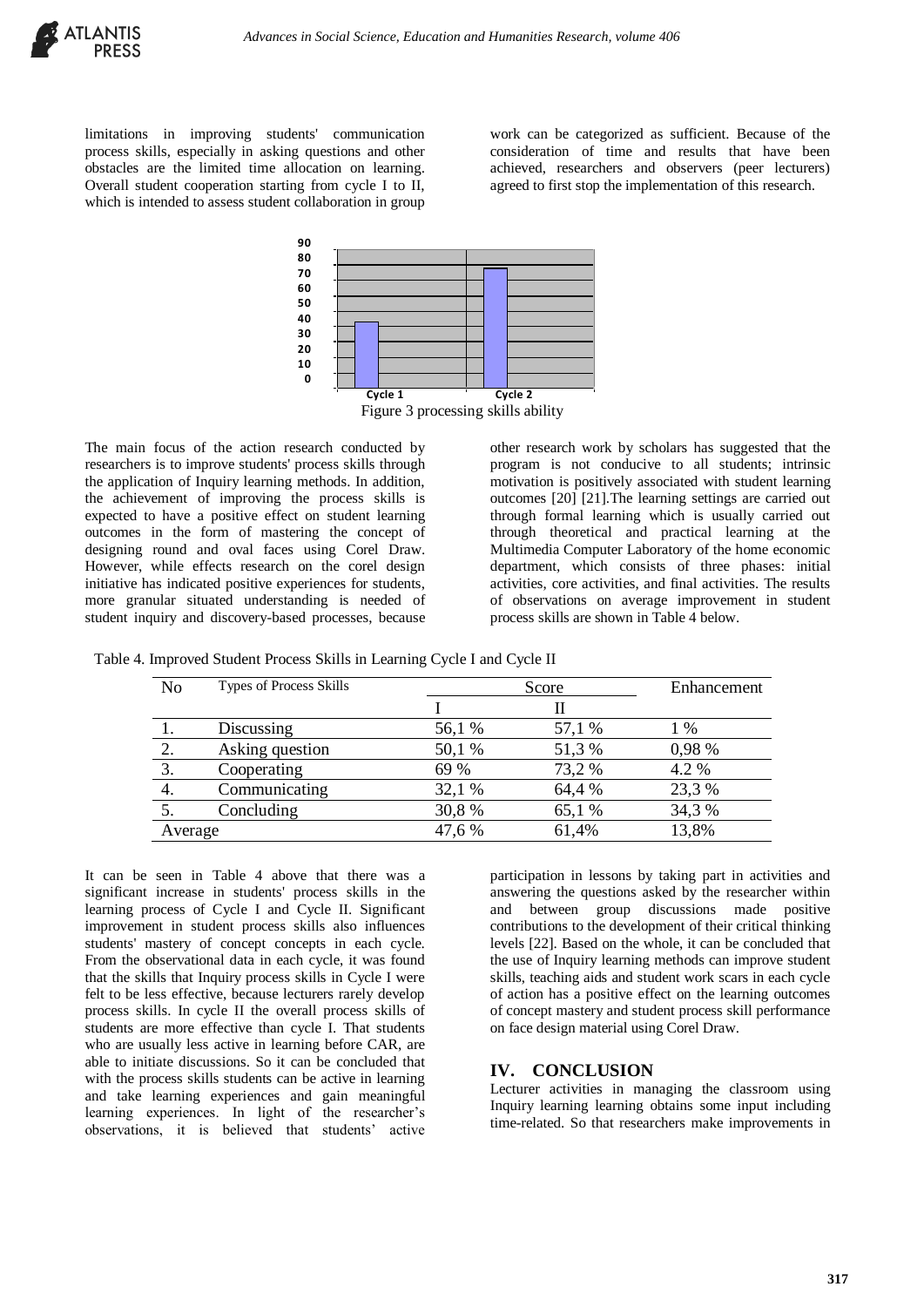Cycle II to obtain improved quality of classroom management that is more efficient. The results of observations of student activities during the learning process of Inquiry underwent changes that had so far focused on the teacher center switching to the student center. So that there are still some obstacles in adjusting the learning process using inquiry. Student learning outcomes after the application of Inquiry learning has increased, although not yet significantly. This happens because of time constraints in the learning process. Student responses to the Inquiry learning model during the learning process took place various responses from students. Generally acceptable, but needs to be developed.

#### **REFERENCES**

- [1] M. Pedaste, M. Mäeots, L. A. Siiman, T. De Jong, Z. C. Zacharia, and E. Tsourlidaki, *"Phases of inquiry-based learning : Definitions and the inquiry cycle,*" *Educ. Res. Rev.*, vol. 14, pp. 47–61, 2015.
- [2] B. K. Prahani, I. Limatahu, L. Yuanita, and M. Nur, "Effectiveness Of Physics Learning Material Through Guided Inquiry Model To Improve Student ' S Problem Solving," vol. 4, no. 12, pp. 231–242, 2016.
- [3] S. Şen and A. Yılmaz, "The Effects Of Process Oriented Guided Inquiry Learning Environment On Students ' Self-Regulated Learning Skills," vol. 66, 2015.
- [4] D. Lake and J. Wendland, "Practical, Epistemological, and Ethical Challenges of Participatory Action Research: A Cross-Disciplinary Review of the Literature," vol. 22, no. 3, pp. 11–42, 2018.
- [5] E. Ural, "The Effect of Guided-Inquiry Laboratory Experiments on Science Education Students ' Chemistry Laboratory Attitudes , Anxiety and Achievement," vol. 4, no. 4, pp. 217–227, 2016.
- [6] P. Greathouse, "Effects of a positive youth development approach to literacy through young adult literature in the secondary remedial reading class : an action research study," no. March, 2017.
- [7] A. Saefullah et al., "Efforts to Improve Scientific Literacy of Students through Guided Inquiry Learning Based on Local Wisdom o f Baduy " s Society," vol. 3, no. 2, pp. 84– 91, 2017.
- [8] M. I. S. Putra, W. Widodo, and B. Jatmiko, "Jurnal Pendidikan IPA Indonesia The Development Of Guided Inquiry Science Learning Materials To Improve Science Literacy Skill Of Prospective Mi Teachers," vol. 5, no. 1, pp. 83–93, 2016.
- [9] D. Dewantara, S. M. Hasan, and S. Annur, "Inquiry Learning Model To Train Student ' S Scientific Attitude," Vol. 7, No. 1, Pp. 19–26, 2018.
- [10] L. Nybo And M. May, "Effectiveness Of Inquiry-Based learning in an undergraduate exercise physiology course," pp. 76–80, 2019.
- [11] R. Soltis, N. Verlinden, N. Kruger, A. Carroll, and T. Trumbo, "Process-Oriented Guided Inquiry Learning Strategy Enhances Students ' Higher Level Thinking Skills in a Pharmaceutical Sciences Course," vol. 79, no. 1, pp. 1–8, 2015.
- [12] K. H. Cattaneo, "Telling Active Learning Pedagogies Apart : from theory to practice,"
- [13] vol. 6, no. 2, pp. 144–152, 2017.
- [14] I. Articles, "International Journal of Active Learning," vol. 3, no. 2, pp. 110–116, 2018.
- [15] S. Almuntasheri, R. M. Gillies, and T. Wright, "The Effectiveness of a Guided Inquiry- based , Teachers ' Professional Development Programme on Saudi Students ' Understanding of Density," vol. 27, no. 1, pp. 16–39, 2016.
- [16] B. Danker, "Using Flipped Classroom Approach to Explore Deep Learning in Large Classrooms," vol. III, no. I, pp. 171–186, 2015.
- [17] I. Bagus and N. Sudria, "Effect of Kolb ' s Learning Styles under Inductive Guided-Inquiry Learning on Learning Outcomes," vol. 11, no. 1, pp. 89–102, 2018.
- [18] S. Purkayastha, A. K. Surapaneni, P. Maity, and A. S. Rajapuri, "Critical Components of Formative Assessment in Process-Oriented Guided Inquiry Learning for Online Labs," vol. 17, no. 2, pp. 79–92, 2019.
- [19] S. Avsec, S. Kocijancic, S. Journal, N. January, S. Avsec, and S. Kocijancic, "International Forum of Educational Technology & Society A Path Model of Effective Technology-Intensive Inquiry-Based Learning Published by : International Forum of
- [20] Educational Technology & Society A Path Model of Effective Technology-Intensive Inquiry-Based Learning," vol. 19, no. 1, pp. 308–320, 2016.
- [21] H. H. Hu, B. Knaeble, and C. Mayfield, "Results from a Survey of Faculty Adoption of Process Oriented Guided Inquiry Learning ( POGIL ) in Computer Science," pp. 186– 191, 2016.
- [22] R. B. Reynolds, "Relationships Among Tasks , Collaborative Inquiry Processes , Inquiry Resolutions , and Knowledge Outcomes in Adolescents during Guided Discovery- Based Game Design in School," 2016.
- [23] S. D. Fatmaryanti, "Magnetic force learning